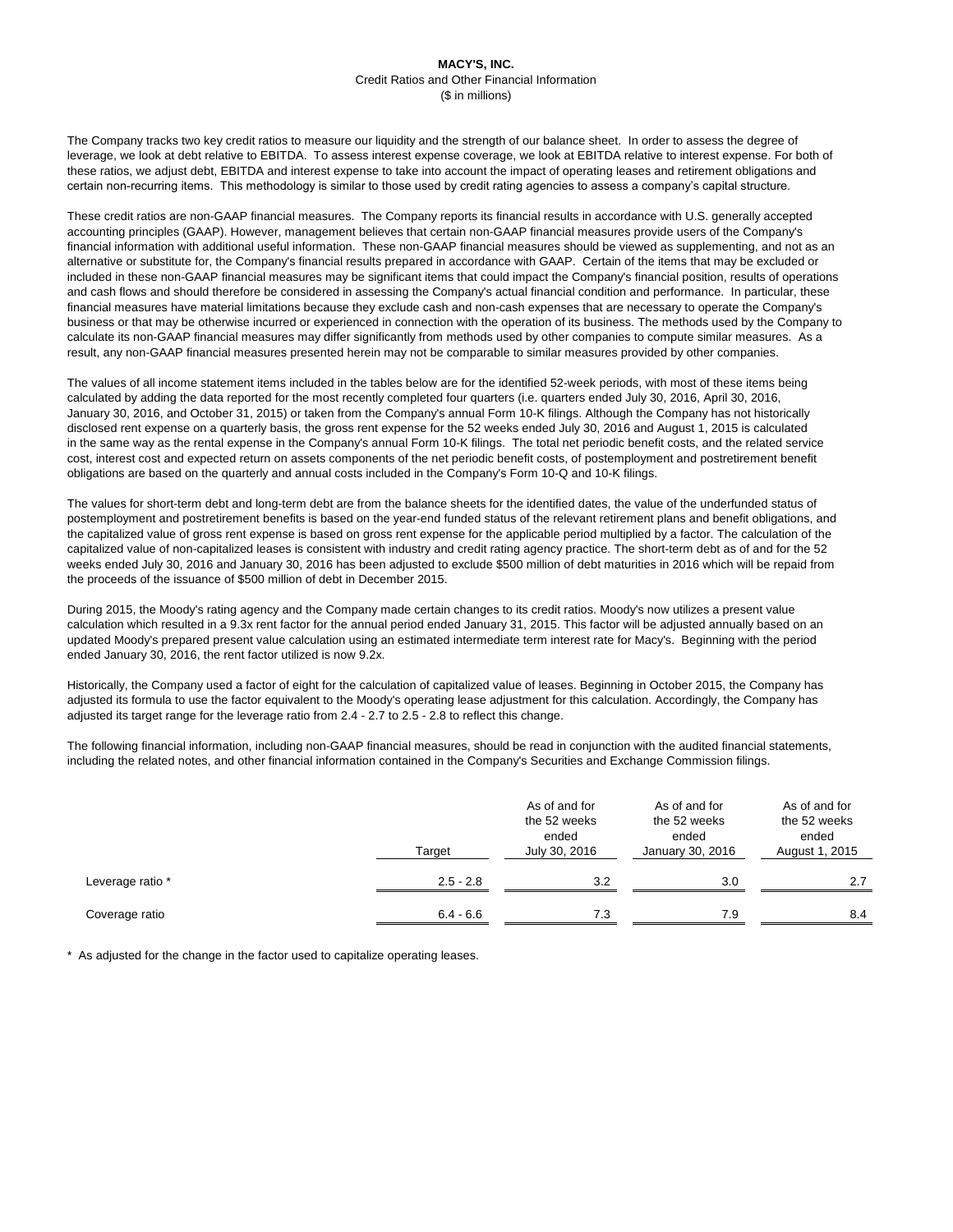# **MACY'S, INC.** Credit Ratios and Other Financial Information (\$ in millions)

## **Adjusted EBITDA**

Management believes that Adjusted EBITDA is a useful measure in evaluating the Company's ability to generate cash flow from its operations.

As computed below, Adjusted EBITDA represents earnings before interest, taxes and depreciation and amortization, adjusted to exclude the effects of impairments, store closing and other costs, settlement charges, gross rent expense, and the excess of the net periodic benefit costs of the Company's postretirement and postretirement benefit obligations over the related service cost components of such benefit costs.

|                                                                                                                              | As of and for<br>the 52 weeks<br>ended<br>July 30, 2016 |       | As of and for<br>the 52 weeks<br>ended<br>January 30, 2016 |       | As of and for<br>the 52 weeks<br>ended<br>August 1, 2015 |       |
|------------------------------------------------------------------------------------------------------------------------------|---------------------------------------------------------|-------|------------------------------------------------------------|-------|----------------------------------------------------------|-------|
| Most Comparable GAAP Measure:                                                                                                |                                                         |       |                                                            |       |                                                          |       |
| Net income                                                                                                                   |                                                         | 784   | S.                                                         | 1,070 | S                                                        | 1,420 |
| Non-GAAP Measure:                                                                                                            |                                                         |       |                                                            |       |                                                          |       |
| Net income                                                                                                                   | \$                                                      | 784   | \$                                                         | 1,070 | \$                                                       | 1,420 |
| Add back interest expense                                                                                                    |                                                         | 371   |                                                            | 363   |                                                          | 383   |
| Add back premium on early retirement of debt                                                                                 |                                                         |       |                                                            |       |                                                          | 17    |
| Deduct interest income                                                                                                       |                                                         | (3)   |                                                            | (2)   |                                                          | (2)   |
| Add back federal, state and local income tax expense                                                                         |                                                         | 435   |                                                            | 608   |                                                          | 813   |
| Add back impairments, store closing and other costs                                                                          |                                                         | 537   |                                                            | 288   |                                                          | 87    |
| Add back settlement charges                                                                                                  |                                                         | 19    |                                                            |       |                                                          |       |
| Add back depreciation and amortization                                                                                       |                                                         | 1,061 |                                                            | 1,061 |                                                          | 1,049 |
| Add back gross rent expense (Note 1)                                                                                         |                                                         | 332   |                                                            | 319   |                                                          | 302   |
| Add back net periodic benefit costs of the postemployment and<br>postretirement benefit obligations in excess of the service |                                                         |       |                                                            |       |                                                          |       |
| cost components (Note 2)                                                                                                     |                                                         | (32)  |                                                            | (11)  |                                                          | (18)  |
| <b>Adjusted EBITDA</b>                                                                                                       |                                                         | 3,504 |                                                            | 3,696 |                                                          | 4,051 |

### Note 1

The add back of gross rent expense in calculating Adjusted EBITDA treats the Company's periodic rent expense under the relevant lease agreements in a manner consistent with the Company's owned properties.

| Real estate       |     | 307                  |     |
|-------------------|-----|----------------------|-----|
| Personal property |     |                      |     |
|                   | 332 | 310<br><u> 7 I J</u> | 302 |

### Note 2

The add back of the excess net periodic benefit cost of the Company's postemployment and postretirement benefit obligations over the service cost component of such benefit costs in calculating Adjusted EBITDA recognizes the fact that the service cost components of the net periodic benefit costs are primarily operating type costs and should be included in Adjusted EBITDA, while all other components of the net periodic benefit costs are primarily financing type costs and should be excluded from Adjusted EBITDA. Net periodic benefit costs include, where applicable, service cost, interest cost, expected return on assets, amortization of net actuarial gains and losses and the amortization of prior service costs or credits.

| Net periodic benefit costs:                                |      |                |      |
|------------------------------------------------------------|------|----------------|------|
| Pension plan                                               | (68) | (54)           | (59) |
| Supplementary retirement plan                              | 36   | 4 <sup>1</sup> | 40   |
| Postretirement benefit obligations                         |      |                |      |
| Less service cost component of net periodic benefit costs: |      |                |      |
| Pension plan                                               | (5   | (6)            | (6)  |

Supplementary retirement plan Postretirement benefit obligations

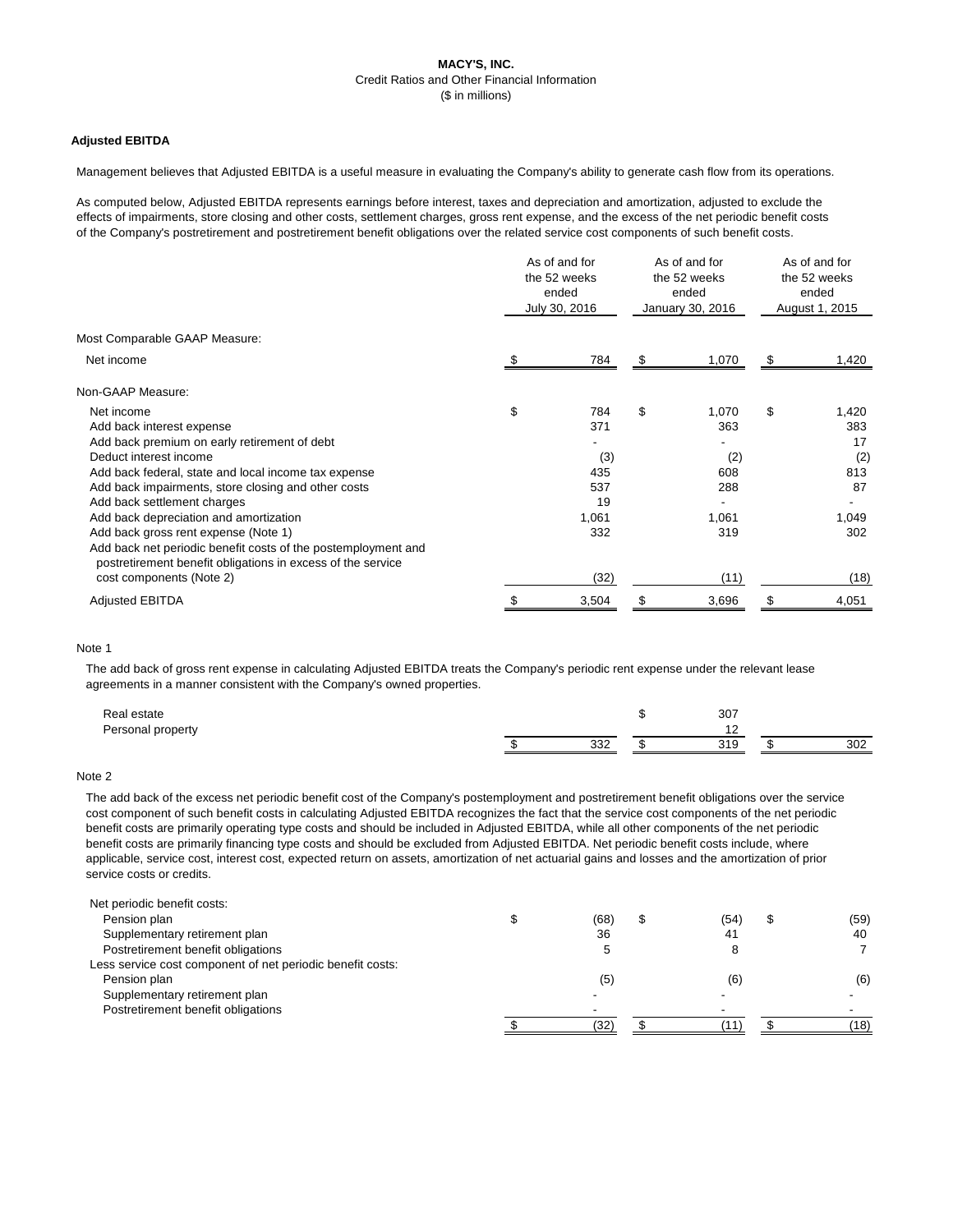# **MACY'S, INC.** Credit Ratios and Other Financial Information (\$ in millions)

## **Leverage ratio**

Management believes that the leverage ratio, as computed below and defined as Adjusted debt divided by Adjusted EBITDA, is a useful measure in evaluating the Company's ability to cover its debt-like obligations.

As computed below, Adjusted debt represents the Company's short-term and long-term debt, adjusted to include the underfunded status of the Company's postemployment and postretirement benefit obligations, net of an assumed 37% tax benefit, and a rent factor equal to periodic annual reported gross rent expense multiplied by a factor. The short-term debt as of and for the 52 weeks ended July 30, 2016 and January 30, 2016 has been adjusted to exclude \$500 million of debt maturities in 2016 which will be repaid from the proceeds of the issuance of \$500 million of debt in December 2015.

As computed above, Adjusted EBITDA represents earnings before interest, taxes and depreciation and amortization, adjusted to exclude the effects of impairments, store closing and other costs, settlement charges, gross rent expense, and the excess of the net periodic benefit costs of the Company's postretirement and postretirement benefit obligations over the related service cost components of such benefit costs.

|                                                                                           | As of and for<br>the 52 weeks<br>ended<br>July 30, 2016 |              | As of and for<br>the 52 weeks<br>ended<br>January 30, 2016 |              | As of and for<br>the 52 weeks<br>ended<br>August 1, 2015 |              |
|-------------------------------------------------------------------------------------------|---------------------------------------------------------|--------------|------------------------------------------------------------|--------------|----------------------------------------------------------|--------------|
| Most Comparable GAAP Ratio:                                                               |                                                         |              |                                                            |              |                                                          |              |
| Short-term debt<br>Long-term debt                                                         | \$                                                      | 942<br>6,688 | \$                                                         | 642<br>6,995 | \$                                                       | 83<br>7,181  |
| Total debt                                                                                | \$                                                      | 7,630        | $\boldsymbol{\mathsf{\$}}$                                 | 7,637        | $\boldsymbol{\mathsf{\$}}$                               | 7,264        |
| Net income                                                                                | \$                                                      | 784          | \$                                                         | 1,070        | \$                                                       | 1,420        |
|                                                                                           |                                                         | 9.7          |                                                            | 7.1          |                                                          | 5.1          |
| Non-GAAP Ratio:                                                                           |                                                         |              |                                                            |              |                                                          |              |
| Short-term debt<br>Long-term debt<br>Less 2016 debt maturities to be repaid with proceeds | \$                                                      | 942<br>6,688 | \$                                                         | 642<br>6,995 | \$                                                       | 83<br>7,181  |
| from the December 2015 debt issuance<br>Underfunded status of postemployment and          |                                                         | (500)        |                                                            | (500)        |                                                          |              |
| postretirement benefits (Note 1)<br>Capitalized value of gross rent expense (Note 2)      |                                                         | 859<br>3,054 |                                                            | 859<br>2,935 |                                                          | 941<br>2,809 |
| Adjusted debt                                                                             | $\mathfrak{L}$                                          | 11,043       | \$                                                         | 10,931       | $\boldsymbol{\mathsf{S}}$                                | 11,014       |
| <b>Adjusted EBITDA</b>                                                                    |                                                         | 3,504        |                                                            | 3,696        |                                                          | 4,051        |
|                                                                                           |                                                         | 3.2          |                                                            | 3.0          |                                                          | 2.7          |

### Note 1

The inclusion of the underfunded status (the amount by which the projected benefit obligation or accumulated postretirement benefit obligation exceeds the fair value of plan assets) of the Company's postemployment and postretirement obligations in Adjusted debt treats the Company's net liability under the relevant benefit plans as debt equivalents. The assumed tax benefit represents the tax deductibility of contributions which impact the funded status of the plans.

| (Overfunded) underfunded status:                    |     |     |     |
|-----------------------------------------------------|-----|-----|-----|
| Pension plan                                        | 329 | 329 | 330 |
| Supplementary retirement plan                       | 823 | 823 | 920 |
| Postretirement benefit obligations                  | 212 | 212 | 243 |
| Less income tax effect of underfunded status of the |     |     |     |
|                                                     |     |     |     |

pension and supplementary retirement plans and



#### Note 2

The inclusion of the capitalized value of gross rent expense, as calculated by multiplying the periodic annual reported gross rent expense by a factor of 9.2x for the periods ending on January 30, 2016 and later, and 9.3x for prior periods.